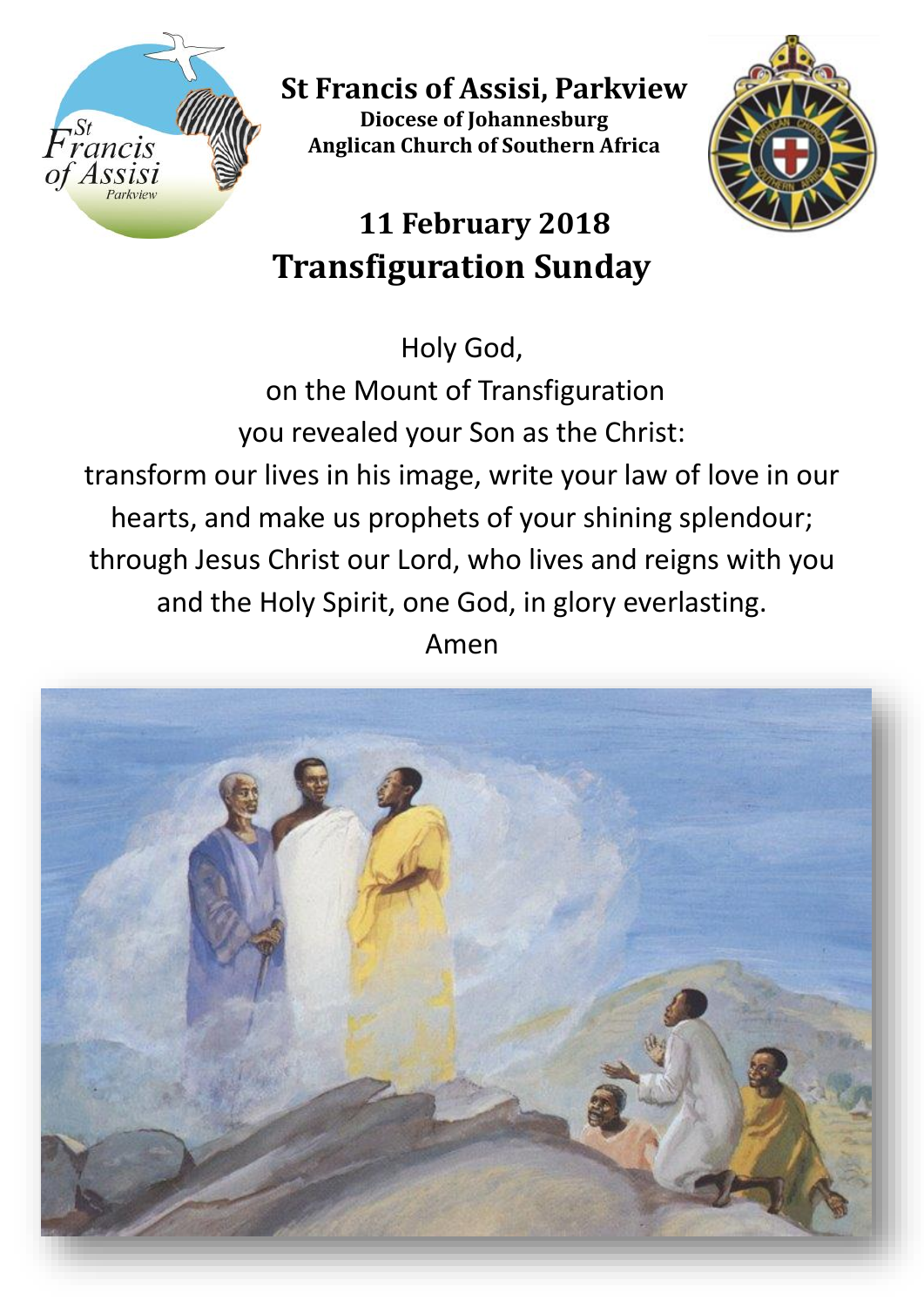#### **PRAYERS FOR THE CHURCH**

We pray for the **The Anglican Church of Canada**, The Most Revd **Frederick Hiltz** Primate of the Anglican Church of Canada

We pray for **Steve our Bishop** and our Diocese; for **Thabo our Metropolitan** and the Anglican Church of Southern Africa; for **Justin** of Canterbury and the Anglican Communion.

#### **PRAYER FOR THE WORLD**

The world is yours and everyone in it, yet so many have never met you or prefer not to know you. Lent and a season of self-reflection, repentance and change draw near. Your world is hungry for these qualities. May they live large within those who practice them, sowing seeds of humility and peace to places and people who are starved of you. **We continue to pray for rain** for the Western Cape and the other drought-stricken areas of Southern Africa

#### **PRAYERS FOR PARISHIONERS:**

**Baptism:** We pray for Sofia Merotti, her parents, godparents, and family **Birthdays: Monday 12:** Sean Coughlan; Edard Newton **Thurdsay 15:** Juliar Pienaar **Friday 16:** Nala Mgeyane **Saturday 17:** Kate Conradie; Matthew Martin; Luke Pearson **Wedding Anniversaries: Thursday 15:** Sally and Gordon Anderson **Families to be prayed for this week:** Elizabeth STANLEY; Jonathan STEAD; Margo STEELE; Wendy STOPFORD; Annette; Gina; Andrew and Matthew STRACHAN **Prayers for those in need of prayer:** Jeffery Gavin; Colleen Gordon, Xenka Kinnaird; Patience Lorimer, Ally Martin; Wendy McConnell, Hilary Mudau, Thabang Mudau, Wendy Price; baby Kirsten; Trystan Rodda; Camille and family; Katy Alexander; Michael Vermooten, Dudley Spratt **and for those who have a long-term need:** Pat Cawthorn; Bill Currie; Georgie Currie; Tsungi Ngwenya; Ronny Peterson; +Desmond Tutu

**YEAR'S MIND: Saturday 3:** Jane King **Monday 5:** Dawn Mary Spangenberg; Edna Vos **Wednesday 7:** Charles Barry **Thursday 8:** Thomas Rodolo **Friday 9:** Antony Archer **PERSONAL PRAYER**

#### We invite you to come to the Lady Chapel during and after communion if you would like someone to pray for you or with you

| ASH<br><b>WEDNESDAY</b>                                                                    | Feb 14                                      | 07:00<br>09:30<br>19:00 | The Eucharist & Imposition of Ashes<br>The Eucharist & Imposition of Ashes<br>The Eucharist & Imposition of Ashes |  |  |  |  |
|--------------------------------------------------------------------------------------------|---------------------------------------------|-------------------------|-------------------------------------------------------------------------------------------------------------------|--|--|--|--|
| <b>MIDWEEK SERVICES</b>                                                                    |                                             |                         |                                                                                                                   |  |  |  |  |
| <b>TUESDAY 17:30</b>                                                                       | WEDNESDAY 09:30                             |                         | <b>FRIDAY 07:30</b>                                                                                               |  |  |  |  |
| <b>READINGS FOR TODAY:</b><br>Psalm 50:1-6 2 Corinthians 4:3-6 Mark 9:2-9<br>2 King 2:1-12 |                                             |                         |                                                                                                                   |  |  |  |  |
| <b>HYMNS FOR 7:30</b>                                                                      |                                             |                         |                                                                                                                   |  |  |  |  |
| Introit:                                                                                   | A&M 318                                     |                         | Tis good, Lord, to be here                                                                                        |  |  |  |  |
| Gradual:                                                                                   | A&M 441                                     |                         | Christ upon the mountain peak (Tune 82)                                                                           |  |  |  |  |
| Offertory:                                                                                 | A&M 502                                     |                         | O raise your eyes on high and see (Tune 178)                                                                      |  |  |  |  |
| Gradual:                                                                                   | Love divine, all loves excelling<br>A&M 131 |                         |                                                                                                                   |  |  |  |  |

# **THE SERVICES OF THE CHURCH**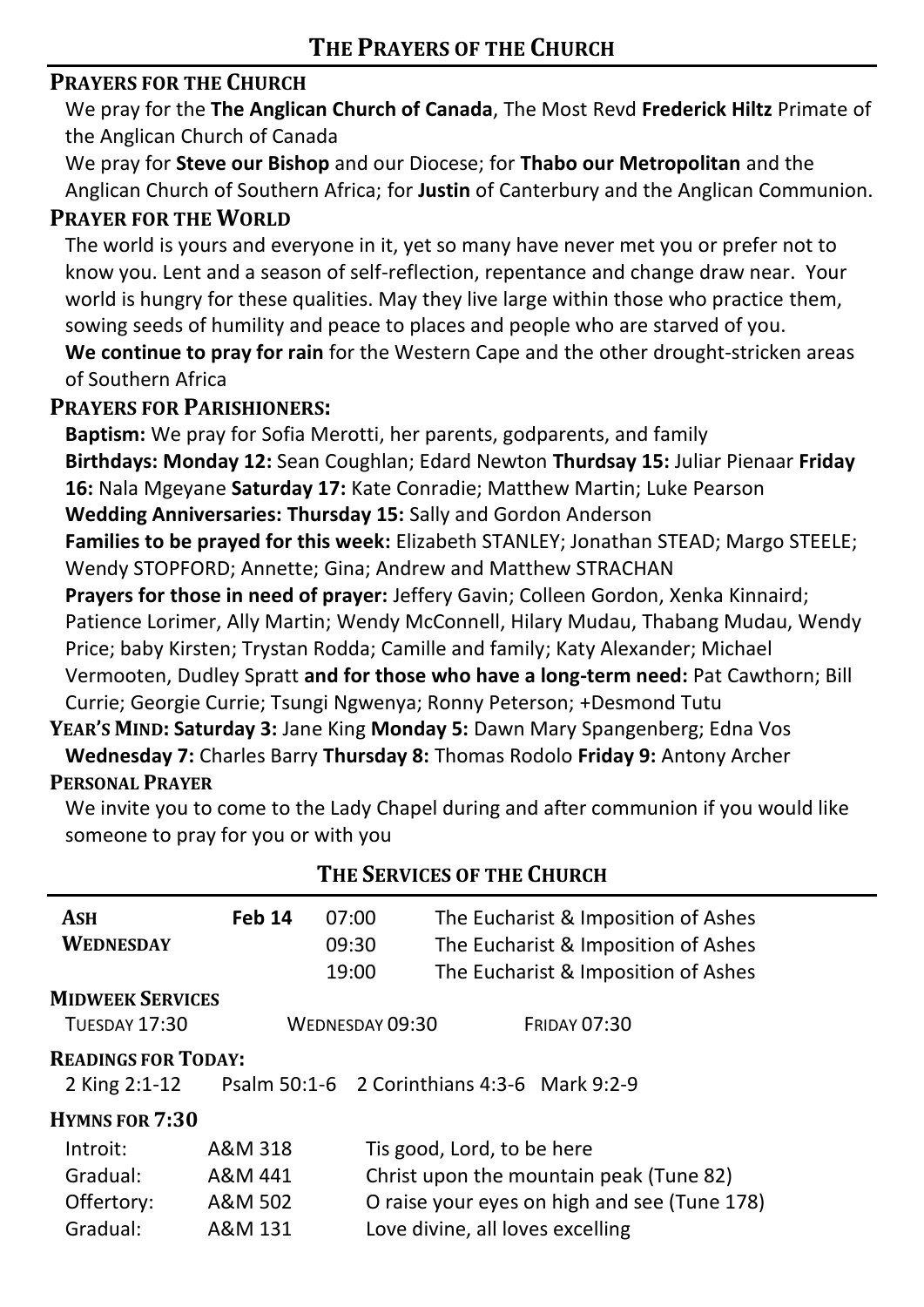## **Shrove Tuesday, February 13, 6 pm**

### **Ash Wednesday, February 14**

Our Ash Wednesday services will be at 7:00 am, 9:30 am and 7:00 pm

# **Seeing with New Eyes**

Emerging out of our Advent Course - remember the Advent Greeting "Sawubona Franciscan, Khotso" (I see you Franciscan, Peace) – the Lent Course this year will explore the theme "Seeing with New Eyes". Over and over in the Bible we encounter the idea that being a

Christian means that we see the world around us, we see the people around us, with new eyes. We are on a journey of constant transformation on which we learn to see with God's eyes.

There are four principal features of the Lent Course:

- **1. Sunday Services and Sunday Youth**
- **2. Sunday Acts of Discipline**

Following a similar pattern to last year's



*Celebration of Discipline* course, each Sunday we, as the St Francis Family, will engage in acts of Lenten Discipline.

### **3. Weekday Bible Studies**

We will be asking the weekday study groups to reconvene to follow a Bible Study series on Seeing with New Eyes. The themes will correlate to the themes on Sunday mornings. Material for these bible studies is in the final stages of preparation.

#### **4. Saturday Meditations @ 8:30am**

Each Saturday in Lent a 45 min meditation will be held in the church.

## **Next Sunday, February 18 is "Barefoot Sunday".**

We will enter the church barefoot, if we can, and bring a pair of shoes to be placed the baskets at the entrance to the church, as we can. As much as is possible we spend the day barefoot as a sign of penitence as we start our Lent journey. The shoes will be taken for distribution to communities in need of shoes. The real need is for men's' shoes.

# **THE WORK OF THE CHURCH**

## **Welcome to Ronnie Bin**

St Francis is an Eco-Church and the implementation of a recycling initiative is visible evidence of our commitment to the protection of the environment. And to this end we welcome our brand-new Ronnie Bin, snuggled into the driveway, ready to be filled with paper for recycling.

#### **Sunday Flowers**

We are in urgent need for people to help with Sunday flowers. Please call Laurel in the office if you can help.

## **Annual Vestry Meeting - March 11 at 11:00 am**

The Parish will hold its Annual Vestry Meeting on March 11, at 11:00 am. The parish notice board in the North Vestibule holds the official notice of Vestry, the minutes of last years Vestry and nomination forms for the 2018 Council.